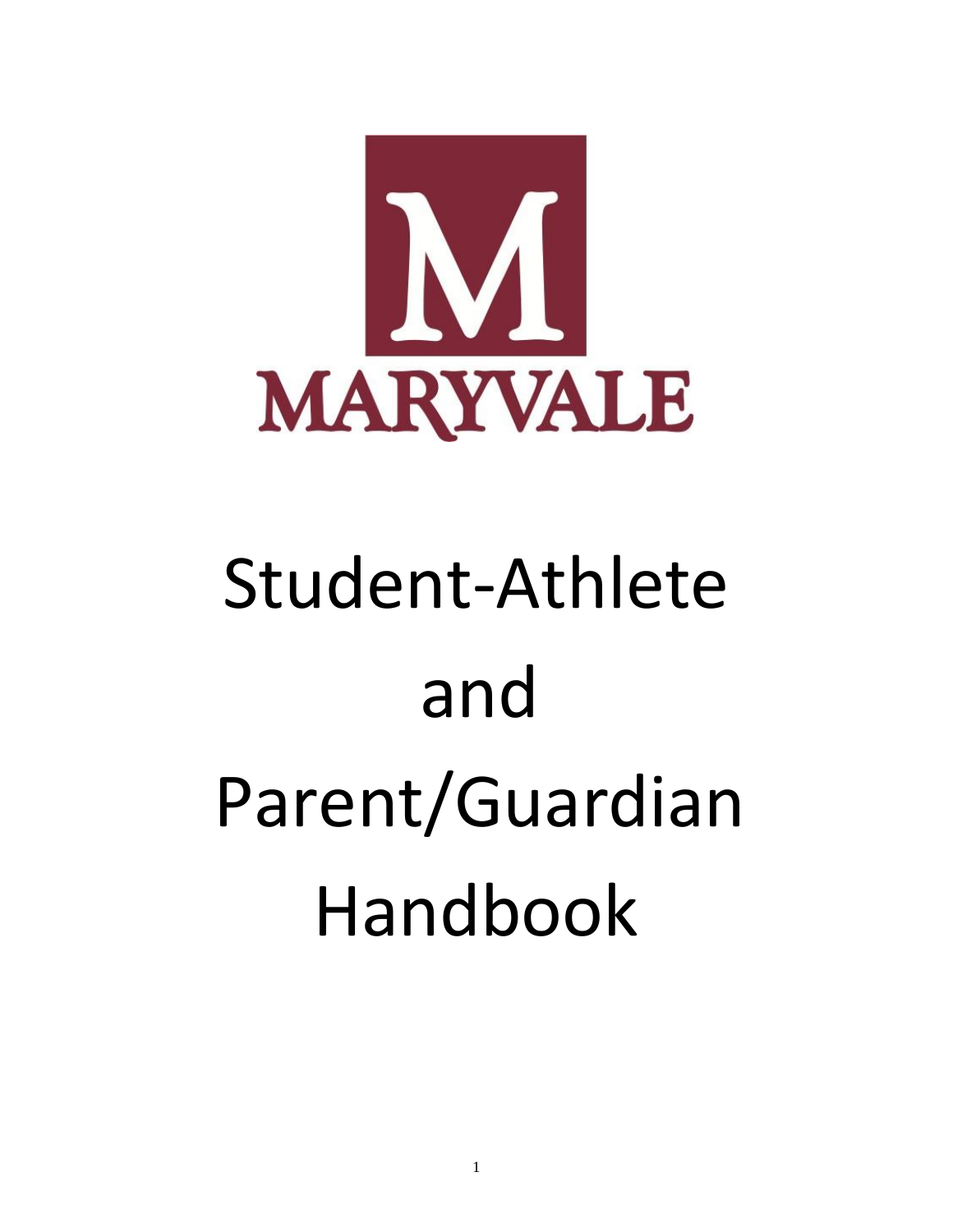## **Introduction**

This handbook describes the rules, policies, procedures and framework within which the Maryvale Athletic Department functions. The content should be carefully reviewed by both the prospective student-athlete and her parents/guardians. Upon reviewing the contents, the student-athlete and her parents/guardians should sign the attached contract and then submit it to the coach or athletic director prior to the first contest.

## **Athletic Program**

The Athletic Department at Maryvale Preparatory School consists of the following sports or activities:

#### **Fall:**

Cross Country (V, MS) Field Hockey (V, JV, MS) Soccer (V, JV, MS) Volleyball (V, JV, MS)

#### **Winter:**

```
Basketball (V, JV, MS)
Indoor Track & Field (V, JV)
Swimming (V)
Winter Soccer (MS)
```
## **Spring:**

Badminton (V, JV) Lacrosse (V, JV, MS) Outdoor Track & Field (V, JV, MS) Softball (V)

# **Philosophy**

At Maryvale, we believe that athletics are a vital component in the growth and development of young women. Our athletics program enhances and supports our academic and leadership mission, assisting students in their personal growth and development. Athletics promote teamwork, tenacity, integrity, goal setting and commitment. Interscholastic athletics are highly competitive, and winning is a primary measure of success. Equally important are sportsmanship, character, respect for coaches and teammates, and dignity in the face of adversity. These hard-won lessons serve as a valuable foundation for life. While we recognize that all athletes do not perform at the same level, all must demonstrate effort, dedication and fair play.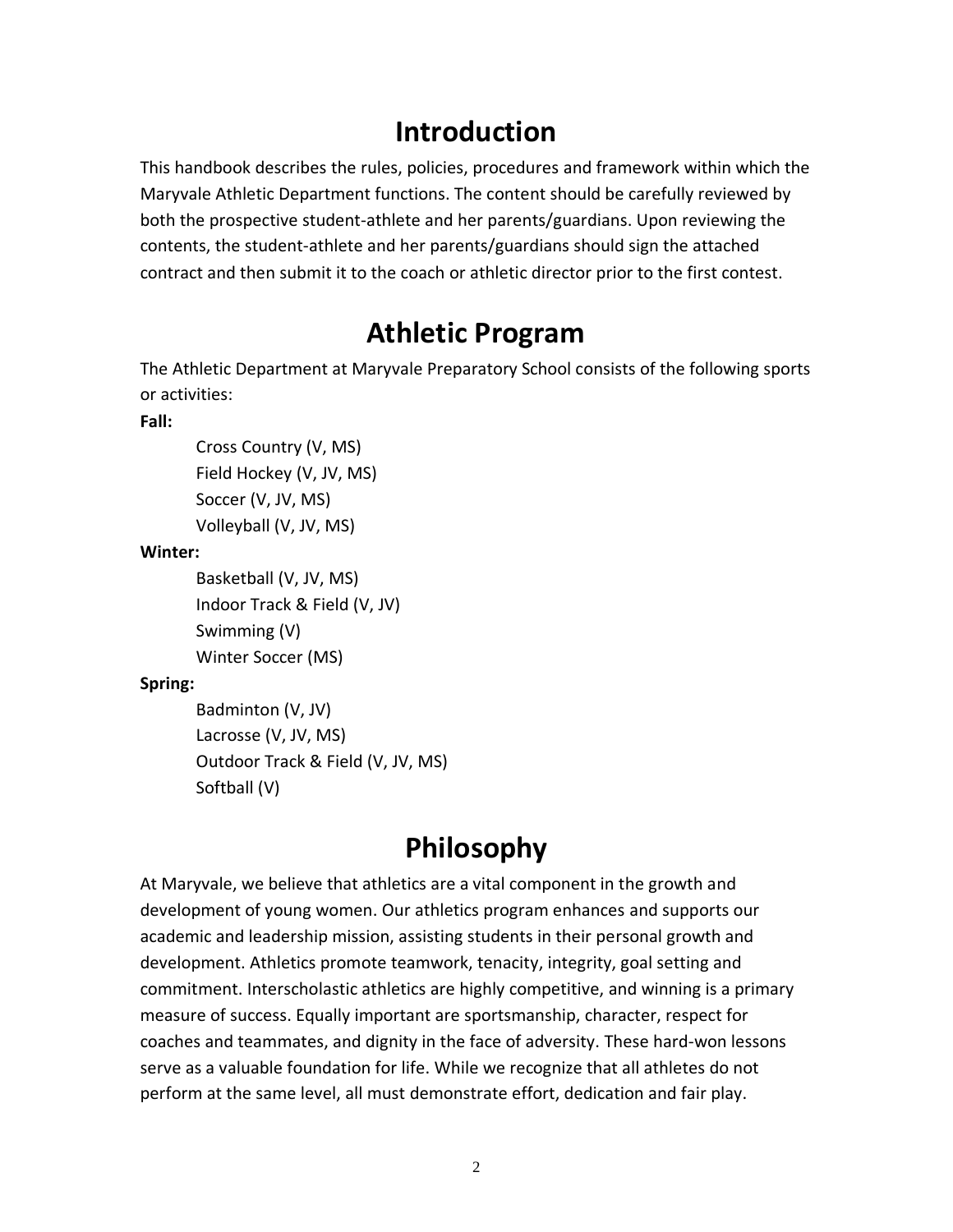# **Interscholastic Athletic Association of Maryland (IAAM)**

## **Mission Statement**

The diverse 31-member schools of the IAAM share a common commitment to athletics as an extension of the educational process. Participation in healthy athletic competition provides our female students opportunities to build character, acquire and improve athletic skills, demonstrate leadership and have fun. The league, its member schools and participants embrace fair play, integrity and respectful behavior as integral components of the spirit of the games.

Visit the IAAM website at [www.iaamsports.com.](http://www.iaamsports.com/)

# **Sportsmanship and Citizenship**

An important mission of the interscholastic athletics program is to teach and reinforce values relating to sportsmanship, competition and fair play. It is expected that team personnel, parents and spectators respect this mission by exhibiting appropriate behavior at athletic events.

# **School Attendance**

In order to participate in any athletic event or practice, student-athletes are expected to be in all of their scheduled classes the day of the event. The dean of students or athletic director may excuse an athlete for prescheduled appointments, such as a driver's test, a court appearance, medical appointments or unforeseen emergencies.

# **Arriving Late and/or Missing Practice**

Prompt, regular attendance at practice sessions is necessary for the safety and conditioning of the student as well as for the benefit of the team. Team members should notify their coach prior to any practice that they must miss and should offer an adequate explanation for the absence. Chronic tardiness to practice and unexcused absences, which could result in missing playing time, will be addressed by the coach and athletic director.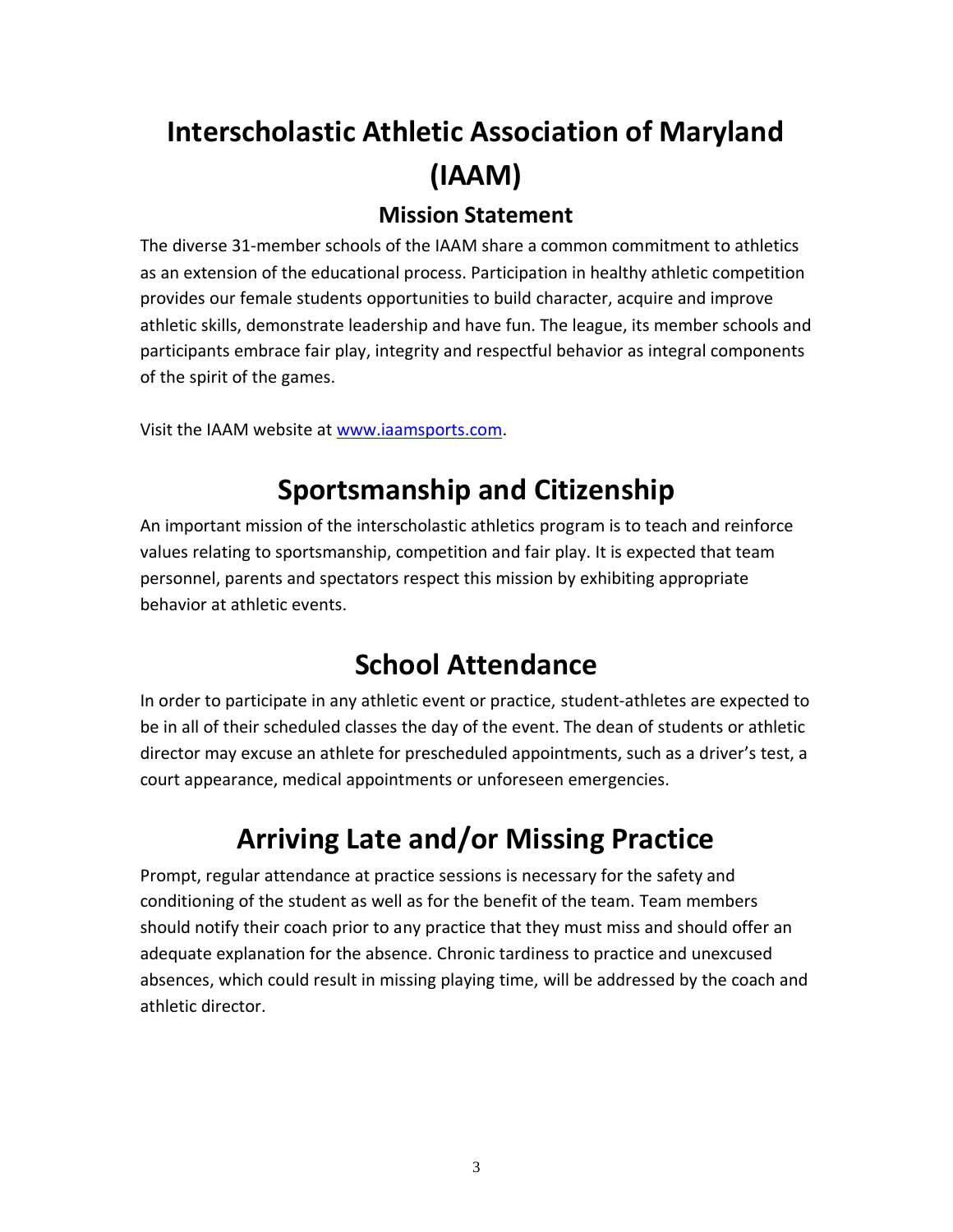# **Equipment and Responsibility for Proper Care**

Most uniforms and equipment are assigned to student-athletes strictly on a loan basis for the duration of the sport season. It is the responsibility of the student-athlete to maintain that equipment/uniform in the same condition in which it was received. Any damage or loss of equipment/uniform will be considered the direct financial obligation of the student-athlete who was responsible for its care. Student-athletes will be charged the replacement cost of any piece of equipment or uniform not returned. This cost must be paid before participating in any other sport.

Any athlete withholding property from one sport is suspended from participating in any other sport until the equipment is returned.

## **Participation on Outside Teams**

Students who are participating on a school-sponsored team are permitted to participate in sports outside of school during the sport season. The outside participation may not conflict with the sports schedule of the school. Please note that the sports schedule includes competitions and practices. Student-athletes must attend all Maryvale competitions, regardless of club tournament play.

## **Inclement Weather Procedures**

Maryvale follows Baltimore County for weather-related closures. In the event schools are closed due to inclement weather conditions, all after-school activities are automatically canceled. These after-school activities include practices, contests, meetings or other events.

## **Athletic Website**

All schedules, rosters and scores will be posted on the Athletics page of the Maryvale website. Any cancellations and/or postponements in practices or games will also be posted on the Athletics page.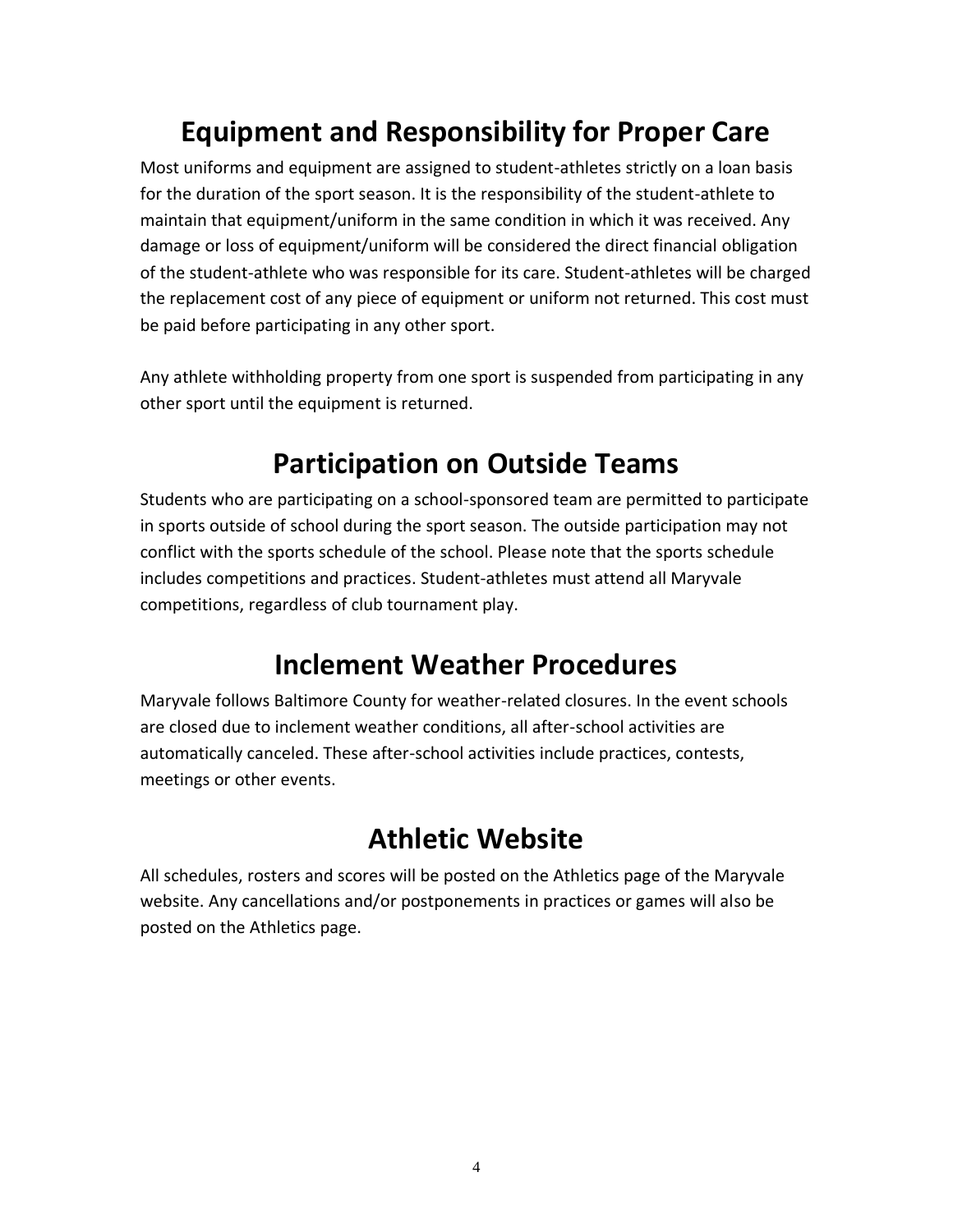# **Requirements for Participation**

Prior to a student's participation in any tryouts, practice or contest, she must have the following:

- Current medical evaluation form that is properly completed by a physician/nurse practitioner. This form must be completed and submitted to Maryvale annually.
- Physical exams are required annually for all students. Physical exams for the upcoming school year must be completed between March 1 and July 15 of the previous school year. For example, physical exams for the 2018-2019 school year must have been completed between March 1, 2018 and July 15, 2018. All forms must be returned to Maryvale's Health Suite by Aug. 1. Students may not attend classes, tryouts, rehearsals, practices or competitions until the forms have been received and review by a Maryvale nurse.
- ImPACT Concussion Testing: In accordance with our relationship with Towson Sports Medicine, we will be implementing a concussion evaluation and management protocol system for our student-athletes. It is required for all student-athletes, age 12 ½ and older, to complete the baseline screening prior to the start of their competitive season.

# **Athletic Training Services**

## **Mission Statement**

The mission of the Maryvale Preparatory School Sports Medicine/Athletic Training Program is to provide the best possible health care for its student-athletes. This is to be accomplished through prevention, recognition, evaluation, assessment, immediate care, treatment, and rehabilitation and reconditioning of injuries and illnesses. Emphasis is also placed on educating the Maryvale community about athletic training and the importance of retaining certified athletic trainers to help provide the best health care for the student-athletes. Maryvale's certified athletic trainer (ATC) provides health care to all Upper School and Middle School student-athletes participating on sports teams.

## **Parent/Guardian-Player Responsibilities**

In the event of a medical injury, athletes will not be cleared to play without a written note from a doctor. The athletic trainer is not only here to build a relationship with your daughter, but also with the parents. Never hesitate to contact the athletic trainer if you have any questions or concerns. The athletic training room is open Monday through Friday from 2:30 p.m. – 5:30 p.m. if an athlete needs to contact the athletic trainer.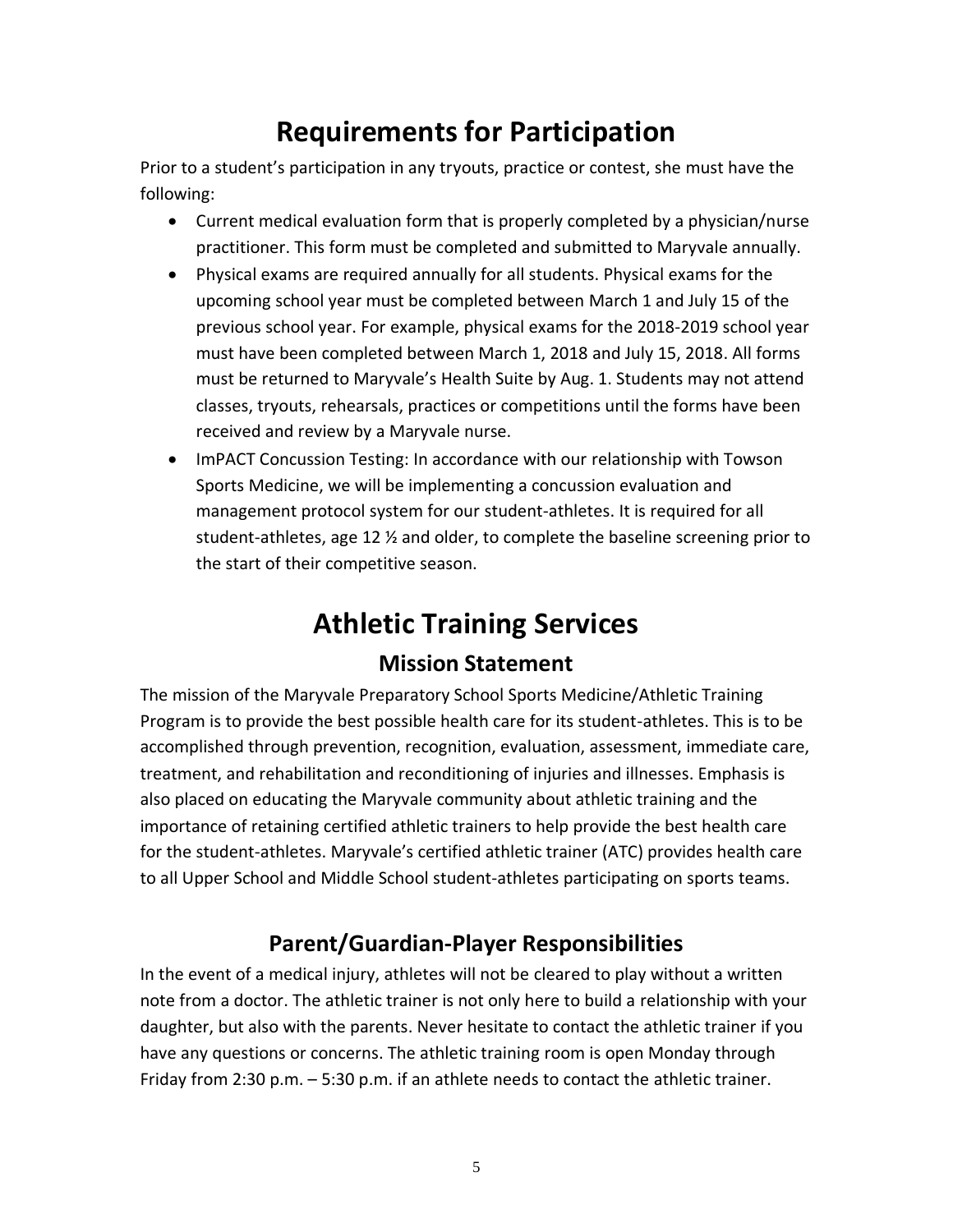#### **Athletic Trainer Contact Information:**

**Erin Beane** Ruxton Professional Center, Suite 100 8322 Bellona Avenue Towson, MD 21204 Office: 410-828-4876 ext. 1155 Fax: 410-337-5189

## **Transportation**

It is understood that each athlete is expected to ride in the school-provided transportation to all away contests, unless a parent/guardian has made arrangements with the athletic director to personally take the athlete to the location of the contest. It is also understood that an athlete may not drive herself to an activity unless under extreme circumstances for which her parent/guardian has contacted the athletic director prior to the event.

# **Information for Parents/Guardians of Athletes The Player-Coach Relationship**

The player-coach relationship is perhaps the most critical relationship in athletics. A parent/guardian can have a pronounced effect on this very important and delicate relationship. While parents/guardians may not always agree with the decisions made by a coach, how and when parents/guardians express their feelings and opinions can leave a lasting impression upon the student-athletes.

If a parent/guardian expresses a negative opinion about athletic performance or strategy in the presence of his or her daughter, please remember that she may carry that opinion around with her for days or even weeks. Further, providing technical or strategic instruction at home may interfere and conflict with the coach's instructional process at practice sessions and contests, which may ultimately impede the studentathlete's progress, affect her playing time or diminish her opportunity to earn a starting position.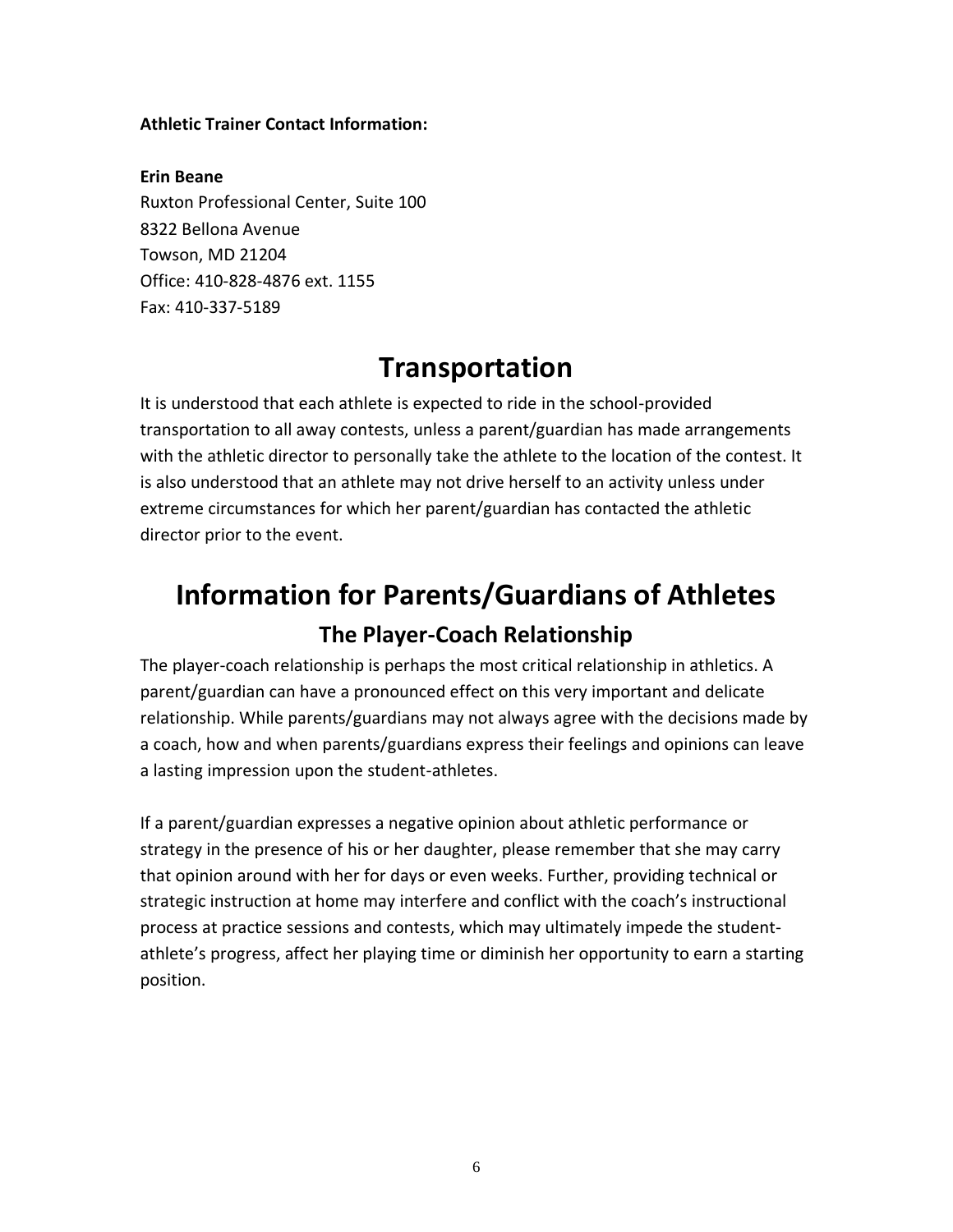## **The Parent/Guardian-Coach Relationship**

Allowing the coach to instruct and guide the team is critical in many respects. Should a parent/guardian have any athletic-related questions or concerns, do not approach the coach immediately at the conclusion of a contest. At this time, coaches have other responsibilities, and they may want to reflect on the contest before discussing the performance that transpired or establishing a new strategy. Many coaches choose to have a brief meeting with his or her players at the conclusion of a contest. At this time, athletes should not talk to parents/guardians, spectators or friends. These discussions are essential to the learning process involved in the athletic experience.

It is preferred that parents/guardians call or email the coach at a later time to make an appointment. Please note that all meetings should be conducted in a calm, courteous and logical manner.

## **The Parent/Guardian-Player Relationship**

In numerous national studies, it has been determined that most children participate in athletics for enjoyment or fun. Being positive and supportive is very important; adding pressure and unrealistic expectations can be extremely harmful. Please allow the student-athletes to learn, enjoy and grow from this valuable experience.

## **The Spectator-Official Relationship**

Please note that the school where the contest is being held does not schedule the officials. The assignor of the particular sport assigns all officials – neither team has control over which officials are assigned to particular contests.

Prior to earning certification, officials agree to follow a specified code of ethics pertaining to athletic competition. While spectators may not agree with every call the officials make, please do not harass or taunt them. Officials are in charge of the contest and have the authority to eject unruly spectators. Behaviors of harassment and aggression will not be tolerated and are grounds for removal from the event site.

Also, please be mindful that coaches, athletic administrators and school representatives work very hard to establish a good working relationship with the officials in the league. Disorderly spectators can easily damage these relationships.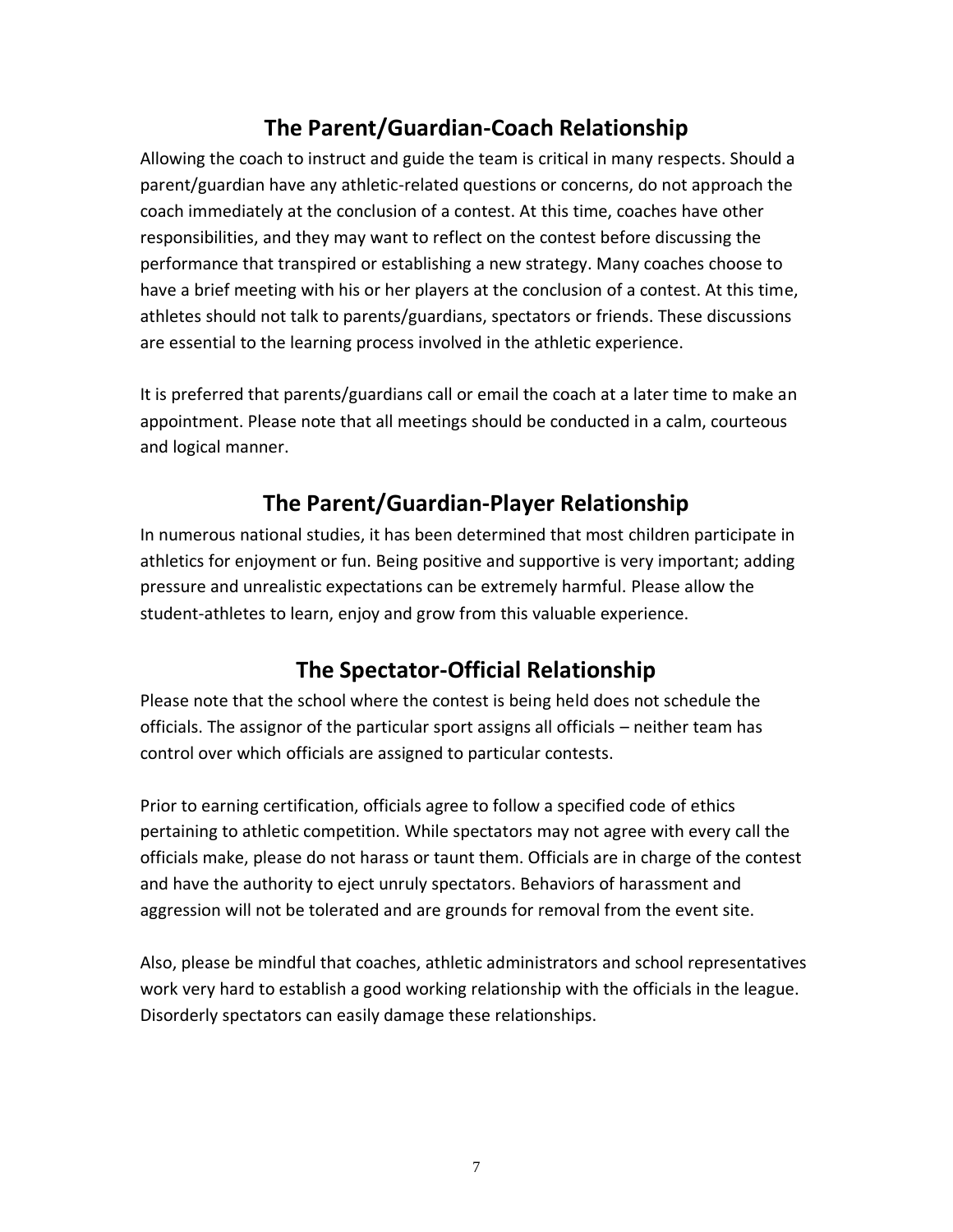## **Expectations for Spectator Behavior**

- Applaud players for their efforts
- Accept the decisions of officials
- Appreciate participants for their commitment
- Support school personnel in conducting an orderly and spirited contest
- Maintain composure when momentum shifts in favor of the other team
- Respect the rights of other spectators
- Reward good sportsmanship through positive cheering
- Focus attention on optimistic aspects of competition
- Encourage players by showing enthusiasm and positive recognition
- Demonstrate concern for the safety and welfare of the student-athletes

Remember, these young women are students, not professional athletes. They, as well as coaches and officials, will make mistakes throughout the course of the competition. However, all participants are putting forth their best effort. Negative criticism and "booing" are unacceptable forms of expression at these events. Parents/guardians and spectators can assist in the students' development as athletes by focusing attention on the positive aspects of their performance. This cooperation is critical and greatly appreciated.

In addition to embracing the Maryvale Preparatory School Athletic Department Philosophy, we also encourage and promote:

- The belief that athletes should participate in multiple sports and not specialize in any one specific sport
- The concept of the broadest-based participation possible by offering as many teams as Maryvale can support.
- The premise that all teams are considered vital for our student-athletes and the development of the Athletic Department; no one sport is considered more important than the other
- The approach that all teams should be treated as fairly as possible

## **Expressing Concerns**

When expressing an occasional concern to a coach, please refer to and use the following guidelines:

1. If there are any questions or concerns involving some aspect of the athletic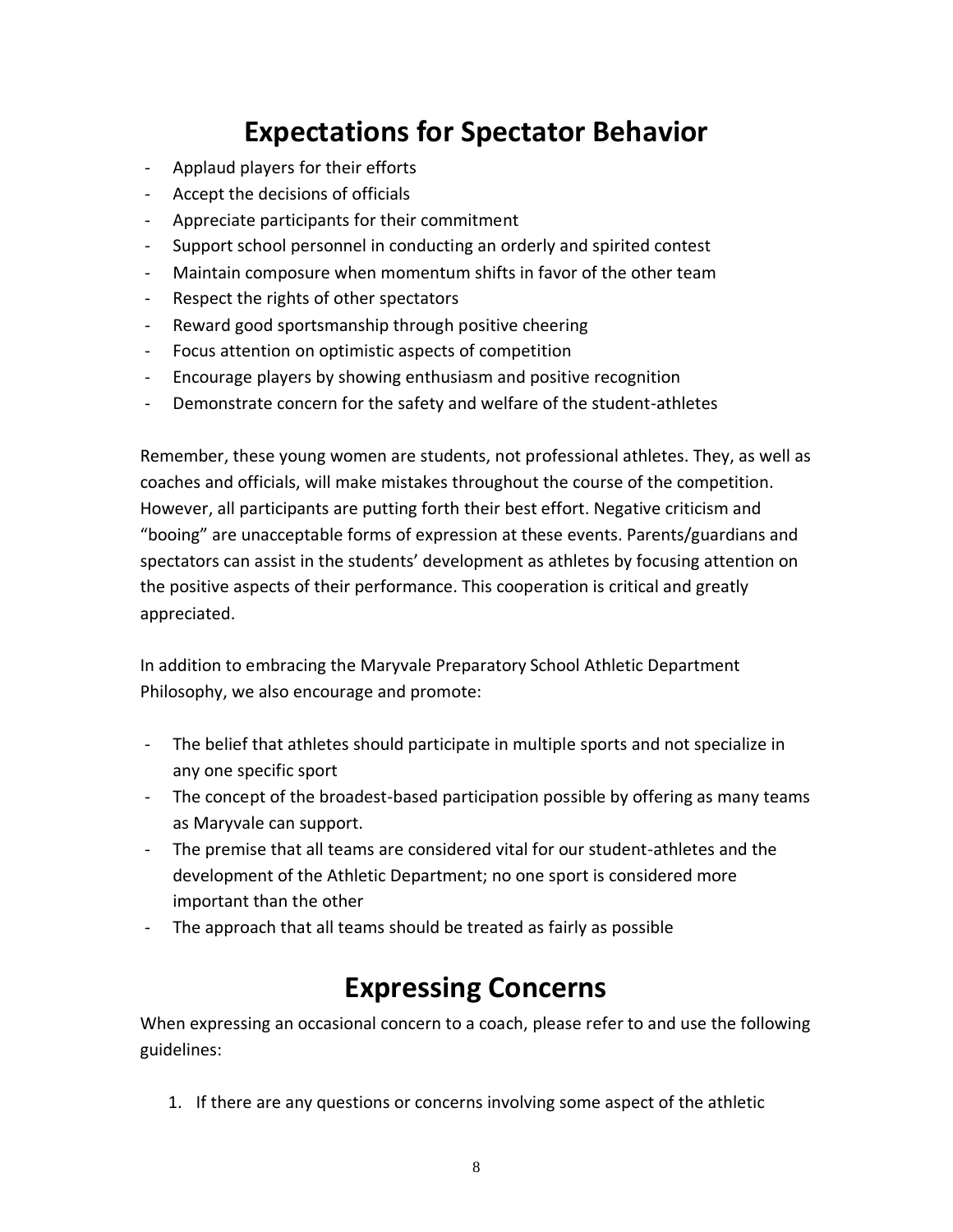program, the athlete should first contact the coach.

- 2. Never approach a coach immediately at the conclusion of a contest. This is not the appropriate time or place for a discussion concerning your child or the team.
- 3. Call or email the coach the following day to schedule an appointment that is convenient for all parties' schedules.
- 4. When voicing concerns, please do so in a calm, civil manner. Yelling, being rude and/or using foul language is unacceptable and will not be tolerated.
- 5. After stating concerns, listen to the explanation. Listening and being respectful of the coach's opinion or viewpoint may help in understanding the explanation presented.

## **Sportsmanship**

Athletics should be educational in nature; thus, it is important for all parents/guardians and spectators to demonstrate good sportsmanship and serve as role models for our student-athletes. Sportsmanship is an overt display of respect for the rules of the sport and for all others. It also involves a commitment to fair play, ethical behavior and integrity. This means:

- 1. Vulgar or inappropriate language by fans or spectators will not be tolerated.
- 2. Fans and spectators should be supportive and positive. Cheering should be done for our team in a positive tone, and exceptional play should be acknowledged. Taunting and harassing the other team and its spectators are unacceptable.
- 3. In certain sports, such as volleyball and basketball, spectators must refrain from yelling while a player is attempting a foul shot or a serve.
- 4. Remember, school officials have the authority to remove a spectator(s) from a contest for unruly or improper conduct. The individual(s) may be removed for the duration of a particular contest or for any extended period of time depending on the severity or frequency of the improper conduct.

## **Acceptable Behavior**

The following acts are considered acceptable behavior, and they are highly encouraged:

- Applauding during the introduction of players, coaches and officials
- Accepting all decisions of officials
- Recognizing a player who has fouled out for her performance with applause from both sets of fans and with a hand shake from opponents
- Shaking hands at the end of a contest between participants and coaches regardless of the outcome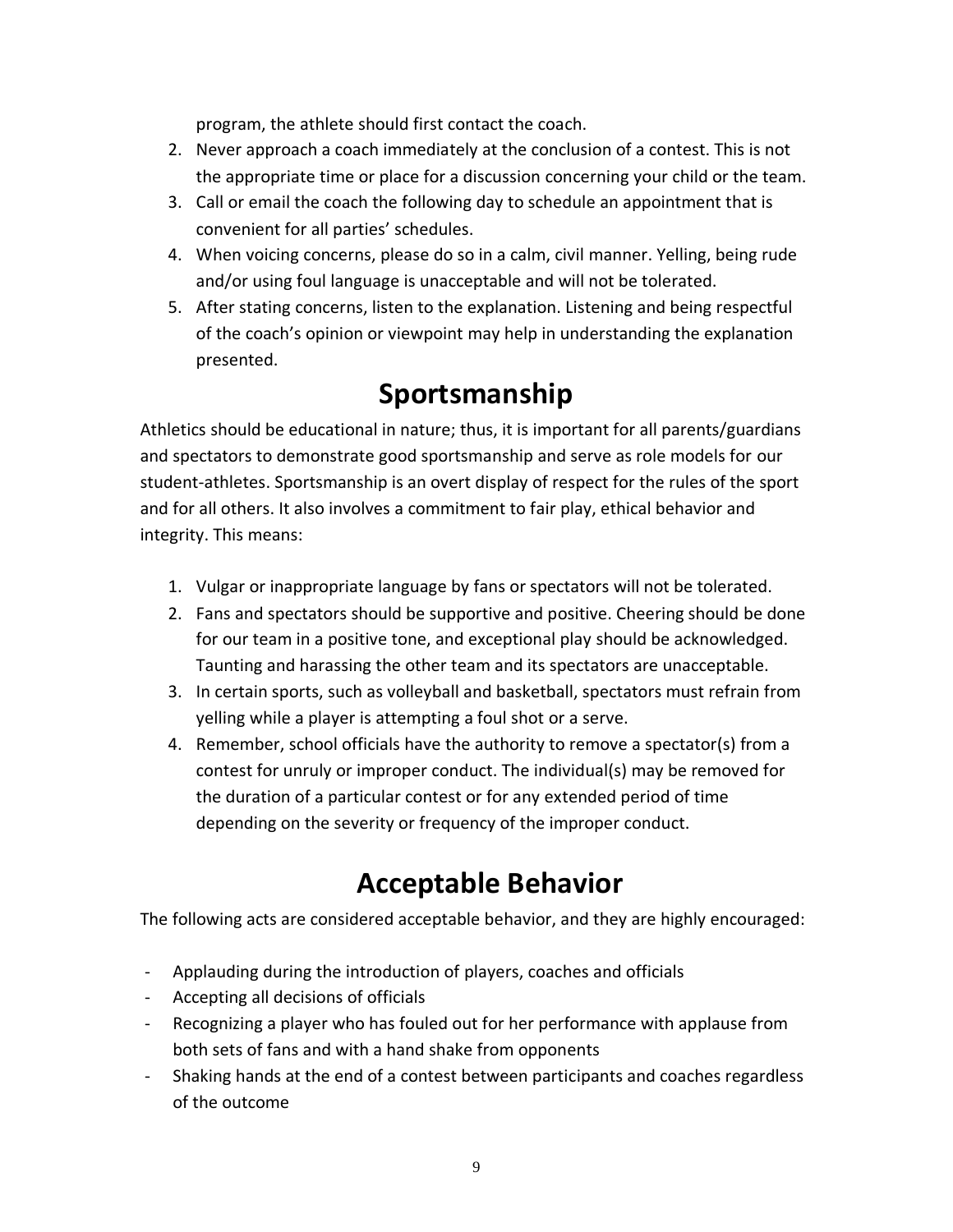- Treating the competition as a game, not a war
- Congratulating opposing coaches and players
- Acknowledging exceptional play in an appreciative and positive manner
- Showing concern for an injured player regardless of the team
- Encouraging only sportsmanlike conduct, which includes, but is not limited to, class, dignity and respect

## **Unacceptable Behavior**

The following acts are considered unacceptable behavior, and they will not be tolerated:

- Yelling/waving arms during an opponent's free throw/penalty shot/serve
- Performing disrespectful or derogatory yells, chants, songs or gestures
- Heckling an official's call or decision
- Criticizing officials in any way; displays of temper with an official's call
- Yelling anything that may antagonize the opponents
- Refusing to shake hands or give recognition for good performance
- Blaming the loss of a contest on the officials, coaches or players
- Taunting or name-calling to distract the opponent
- Using profanity or displays of anger that draws attention away from the contest

## **Responsibilities of a Student-Athlete**

Coaches expect a student-athlete to adhere to the following guidelines:

- 1. The team's goals, welfare and success must come before the individual.
- 2. A student-athlete needs to consistently attend practice sessions, which may be held on weekends and during holiday breaks.
- 3. Players must be receptive to coaching.
- 4. Team members are responsible for all issued uniforms and equipment.
- 5. As a member of the team, a student-athlete must agree to and follow the team rules.
- 6. Student-athletes are ambassadors and not only represent themselves, but also the coaching staff, the school and the entire community.
- 7. If injured, a student-athlete must report all injuries to the coach and the athletic trainer.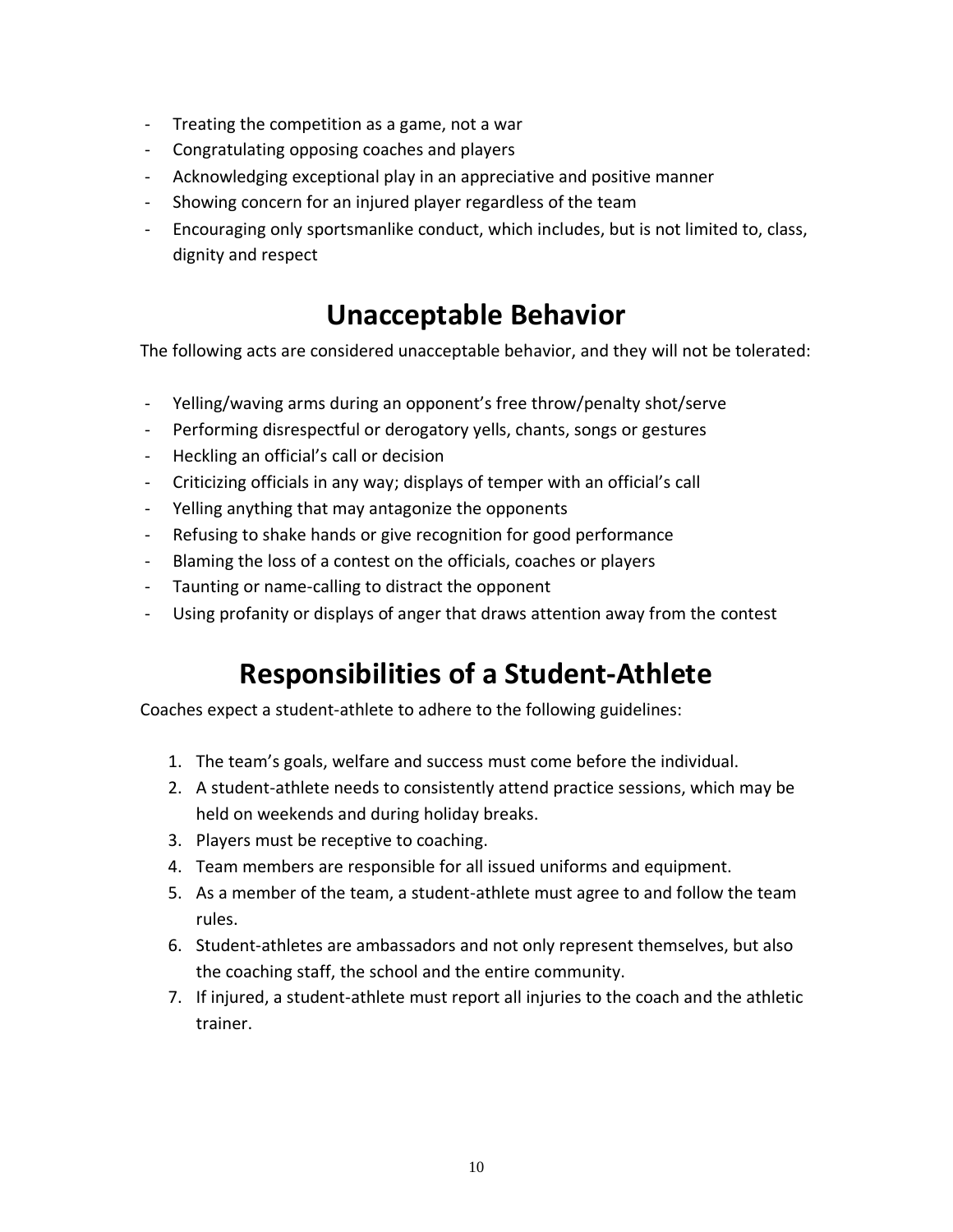## **Responsibilities of the Coach**

At Maryvale, a coach has the responsibility for the following:

- The selection of the team
- The determination of the style of play, including the offensive and defensive philosophy
- The teaching and instructing at practice sessions
- The determination of who starts and how long she plays in a contest
- The decision of who plays in what position
- The establishing of team rules
- The process pertaining to the selection of team captains
- The communication with student-athletes and parents/guardians with respect to when practice sessions will be held and when the sessions will start and finish

## **Participation and Team Selection**

At Maryvale, participation on an athletic team is a privilege, not a right. Maintaining one's membership on any team means that the student will accept all responsibilities of being a student-athlete. Please note, unlike recreation or intramural teams, equal or guaranteed playing time does not exist. In an effort to put forward the best team possible, a coach will use players best suited to the conditions or demands of the contest at that time.

Every coach has the responsibility and authority for selecting his or her team. The criteria for selecting the team are developed by the coach, and it is unique to each team.

Please note that there are no guarantees pertaining to roster spots. For example, players from the previous year's junior varsity (JV) team do not automatically make the JV team the following year or the varsity team. Having been a member of a team during the previous year or even being a senior does not ensure that a student will make the team.

Parents/guardians should expect that every candidate will be treated fairly and given every consideration. Coaches are sensitive to feelings of disappointment, and they will handle the task as positively as possible. Coaches will also be available to answer the student-athletes' questions.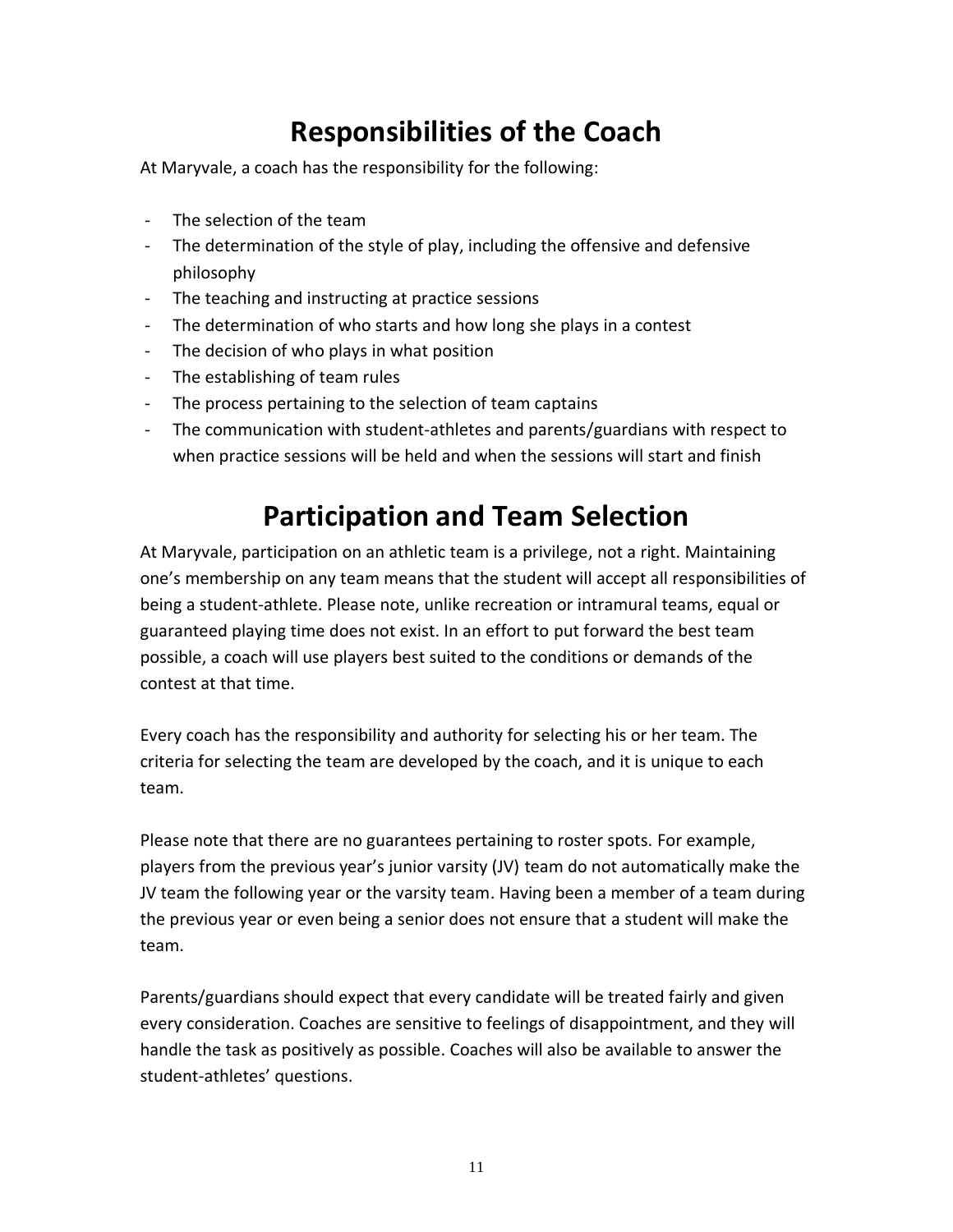While the members of the Athletic Department understand that not making a team is disappointing, we often find ourselves in situation in which we, unfortunately, cannot keep every person who attends tryouts for a team. Anyone who does not make a team is welcome to be a manager. When parents/guardians and students understand and support the coach's decision, this difficult process becomes a less painful experience for all.

## **The Purpose of a Junior Varsity Team**

Junior varsity (JV) teams exist to provide those student-athletes who are unable to participate on the varsity team with an opportunity to develop skills, gain experience and have fun. While the student-athlete's age, size or skill level may be the limiting factor in not making the varsity team, participation on a JV team may enhance the student-athlete's potential to make the varsity team in the future.

A caution, however, must also be given. Being a member of a JV team does not guarantee that an athlete will automatically move up the following year to the varsity team. The athletes best suited for varsity competition will make the team each year.

Striving to win is important in athletics. However, the development of student-athletes should be the ultimate purpose of a JV team, while at the same time acknowledging the value of winning and learning and enjoying being a member of a team.

## **Practice Sessions and Games**

Practice sessions are normally closed to spectators. These sessions are the equivalent of a teacher's classroom; there is quality instruction taking place. Interruptions and interference to a student-athlete's concentration and focus in practice are not allowed any more than a disruption would be tolerated in an academic setting. Education in any setting cannot be compromised.

At Maryvale, the practice sessions:

- May last two or more hours
- May start and end at different times due to the schedule of the coach or the facilities (this information will be communicated by the coach)
- Will not be held when school is dismissed due to inclement weather
- Will not be held when school is not in session due to inclement weather
- May be held on weekends and/or during holiday breaks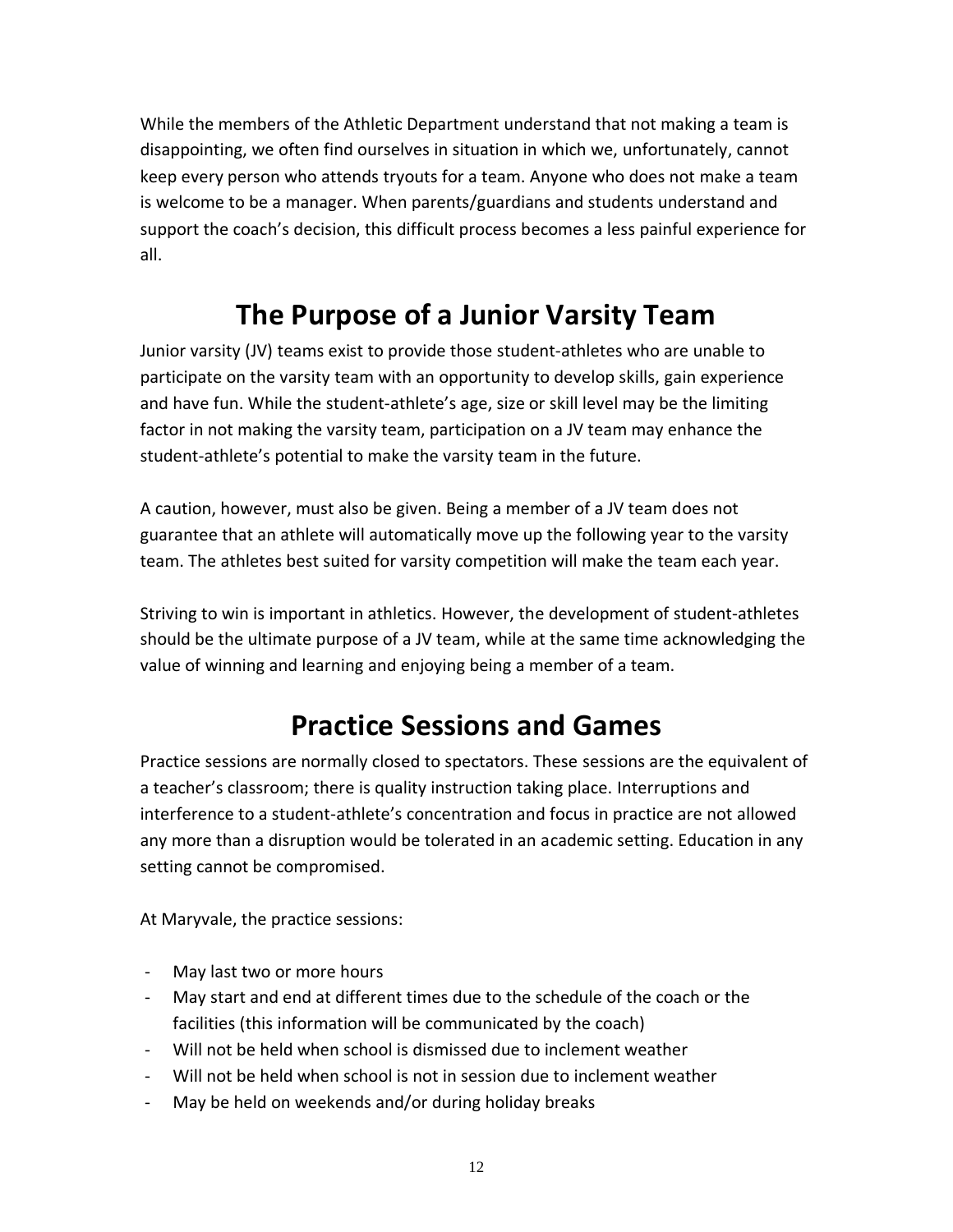Attending competitions, however, is strongly recommended and encouraged. Positive and nurturing support of teams and athletes can be very helpful to performance in athletic contests.

## **Athletic Awards**

The athletic director determines the requirements for the following awards at Maryvale:

Varsity Teams:

- Varsity patch (one per entire high school career)
- Sport-specific pin for first year
- Star pin for every year the student-athlete participates (after the first year)
- Varsity certificate

### JV Teams:

- JV patch (one per entire high school career)
- Sport-specific pin for first year
- Star pin for every year the student-athlete participates (after the first year)
- JV certificate

## **Team Captains**

Team captains serve as positive role models to their teammates, links between the team and the coaching staff and leaders both on and off the field/court. It is also important to understand that serving in the capacity of a captain is not reserved solely for seniors on the team. This position is open for students who are best suited to filling the responsibilities.

# **Risk of Athletic Participation**

Participation in interscholastic athletic activities includes intense competition that poses the risk for significant or even life-threatening injury. Participants and parents/guardians are urged to consider these risks prior to joining a team. Risks vary from sport to sport and can occur under direct supervision and with use of proper safety equipment.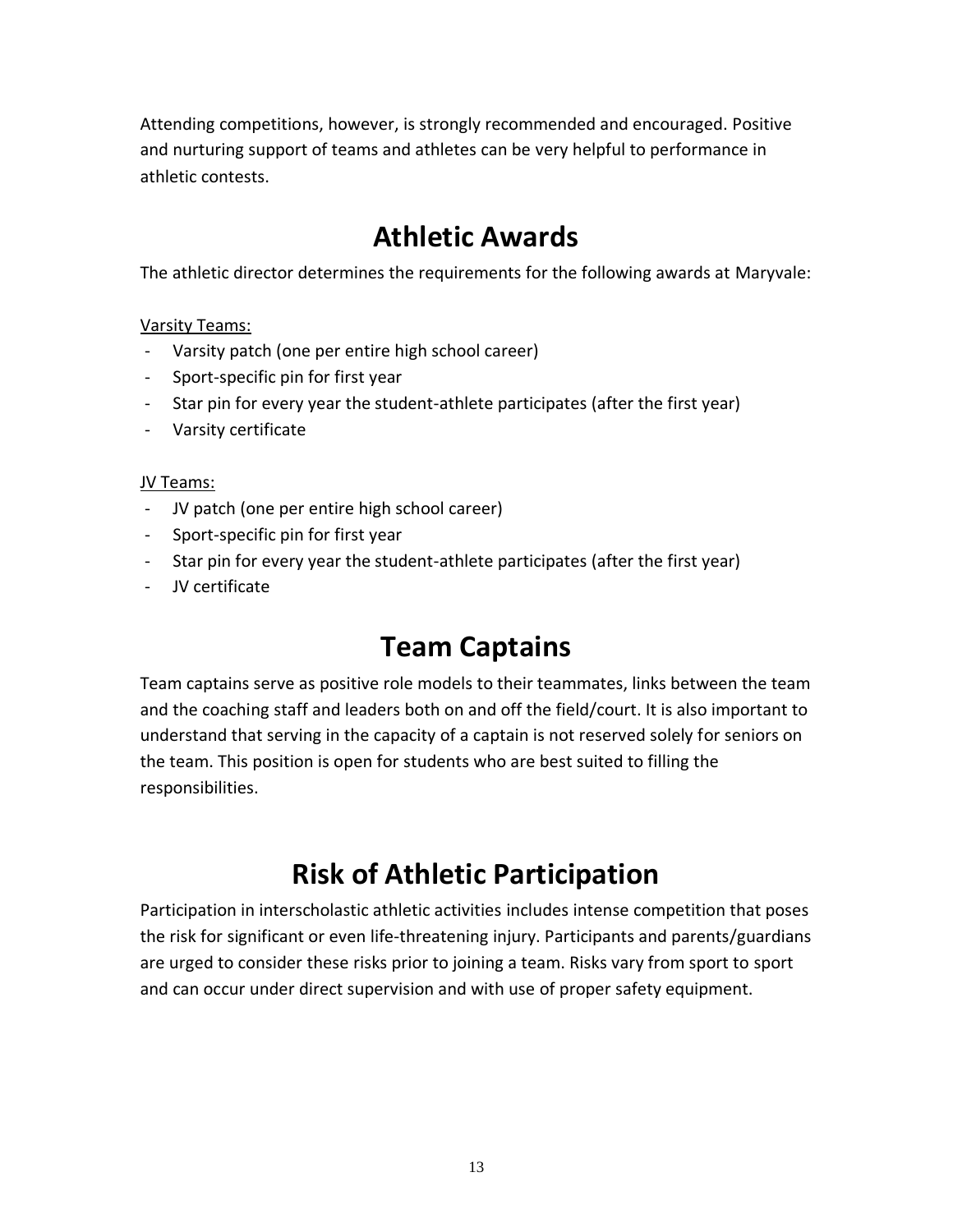## **Sports Boosters Club**

Sports Boosters at Maryvale is a parent-run organization whose primary purpose is to provide financial assistance to enhance the on-field success of the athletic programs at Maryvale. Sports Boosters focuses on the needs of the Athletic Department as a whole and not on individual sports. Sports Boosters also seeks to foster school spirit and encourage participation by all of our girls. We encourage all parents/guardians to get involved to help at upcoming events. Please feel free to visit the organization's page on the Maryvale website for more information.